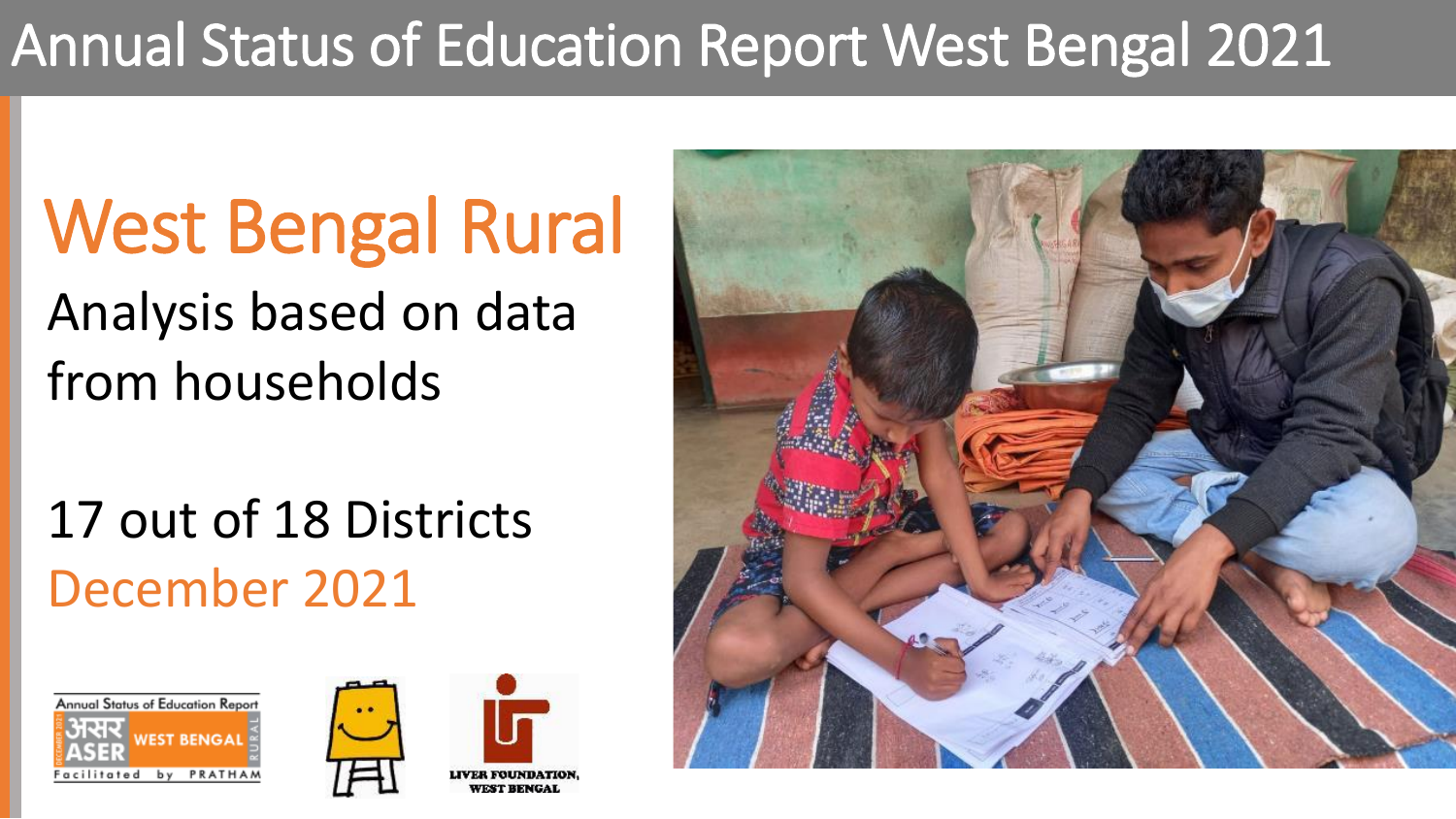## About ASER 2021 in West Bengal



**WHEN**: Survey conducted in **households** in December 2021

**WHERE**: Sampling

- 30 villages in each district
- 20 households randomly selected in each village
- Children aged 3-16 surveyed
- Children aged 5-16 assessed

### **WHAT**: Assessment

- **Basic reading and arithmetic** for all 5-16 year old children in sampled households
- One-on-one with each child

**WHO**: Local non-profit organizations along with students from universities and colleges conducted ASER

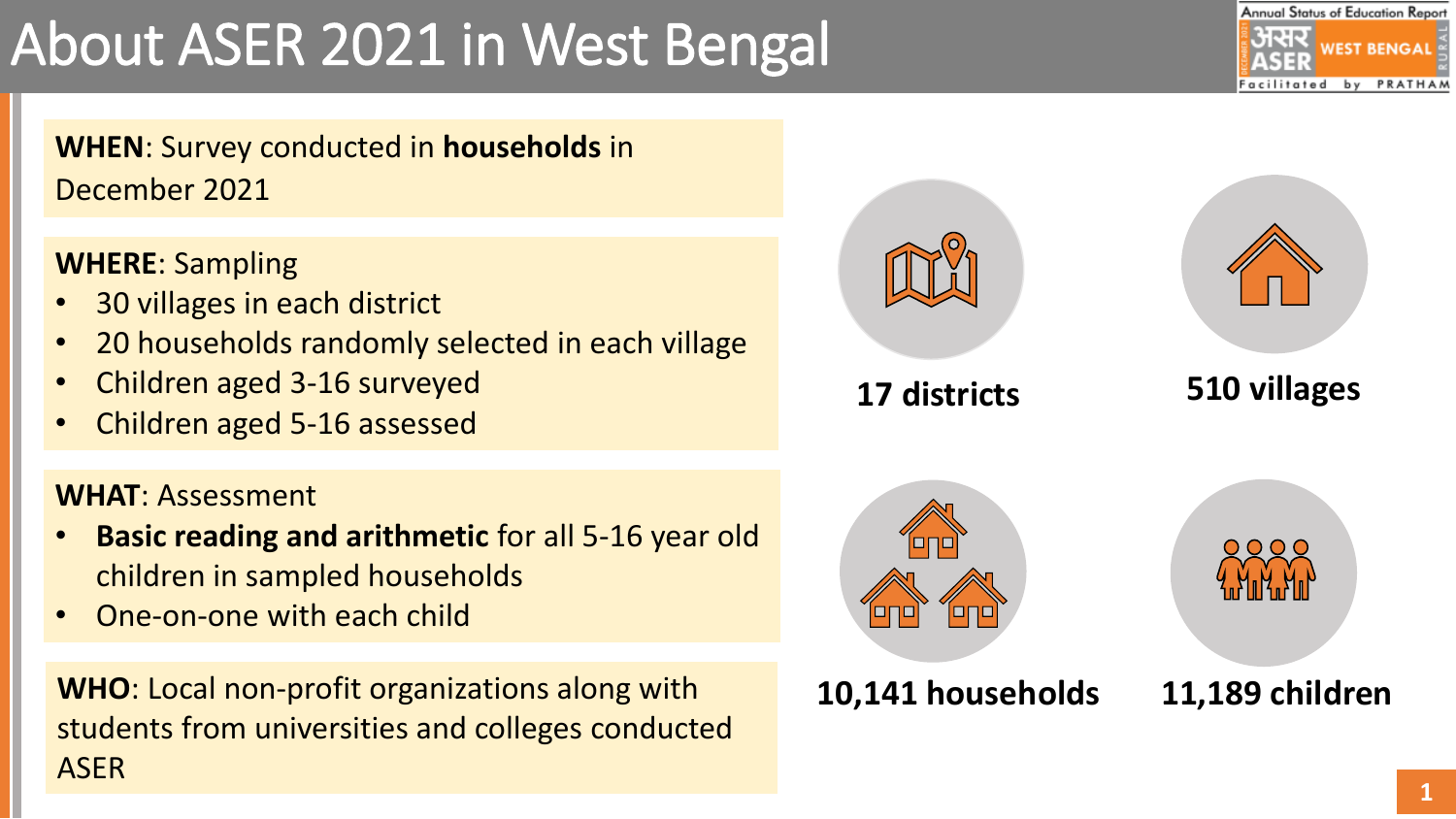### **Contents**



### **Enrollment trends**

**Basic learning levels** 

**Learning support** 

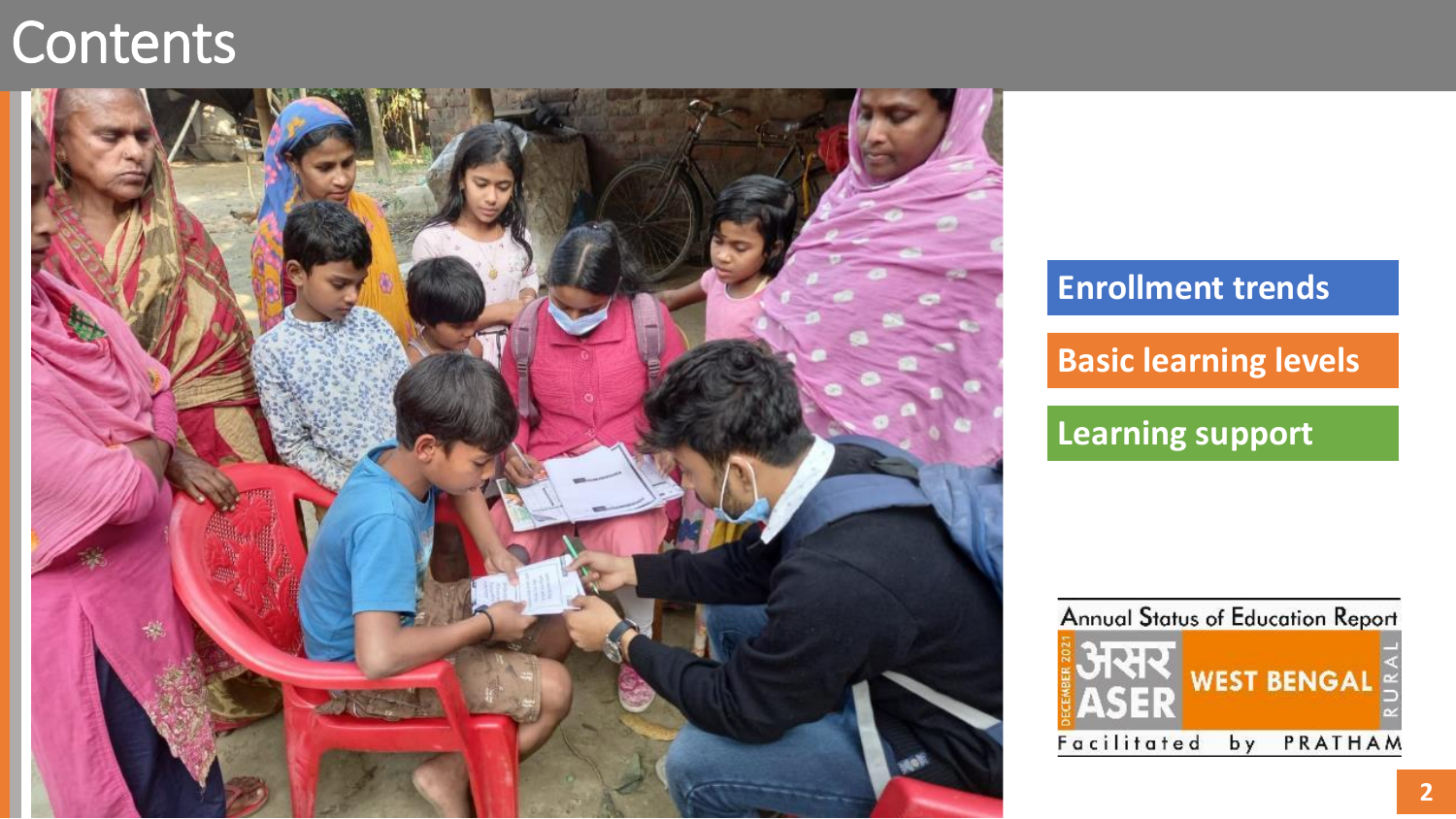## Compared to 2018, more children in govt schools in 2021

| Table 1: % Children enrolled in different types of |      |            |              |                  | Table 2: % Children enrolled in different types of |                    |      |            |              |                         |              |
|----------------------------------------------------|------|------------|--------------|------------------|----------------------------------------------------|--------------------|------|------------|--------------|-------------------------|--------------|
| schools by age group and sex. 2021                 |      |            |              |                  | schools by age group and sex. 2018                 |                    |      |            |              |                         |              |
| Age group                                          | Govt | <b>Pvt</b> | <b>Other</b> | Not in<br>School | <b>Total</b>                                       | Age group          | Govt | <b>Pvt</b> | <b>Other</b> | Not in<br><b>School</b> | <b>Total</b> |
| $Age: 6-14 All$                                    | 91.5 | 6.5        | 1.0          | 1.0              | 100                                                | $ Age: 6 - 14 All$ | 88.1 | 7.9        | 1.9          | 2.0                     | 100          |
| Age: 7-16 All                                      | 92.0 | 5.7        | 1.0          | 1.3              | 100                                                | $Age: 7-16 All$    | 87.8 | 6.5        | 2.1          | 3.6                     | 100          |
| Age: 7-10 All                                      | 89.0 | 9.7        | 0.8          | 0.6              | 100                                                | Age: 7-10 All      | 85.5 | 12.5       | 1.0          | 1.1                     | 100          |
| Age: 7-10 Boys                                     | 88.8 | 9.7        | 0.8          | 0.7              | 100                                                | $Age: 7-10 Boys$   | 84.4 | 12.9       | 1.2          | 1.5                     | 100          |
| Age: 7-10 Girls                                    | 89.2 | 9.6        | 0.8          | 0.4              | 100                                                | Age: 7-10 Girls    | 86.4 | 12.2       | 0.7          | 0.7                     | 100          |
| Age: 11-14 All                                     | 94.6 | 3.1        | 1.3          | 1.1              | 100                                                | $ Age: 11-14$ All  | 91.8 | 2.8        | 3.1          | 2.4                     | 100          |
| $ Age: 11-14$ Boys                                 | 94.2 | 3.0        | 1.2          | 1.6              | 100                                                | $ Age: 11-14$ Boys | 90.7 | 3.1        | 2.7          | 3.5                     | 100          |
| Age: 11-14 Girls                                   | 94.9 | 3.2        | 1.4          | 0.6              | 100                                                | Age: 11-14 Girls   | 92.8 | 2.5        | 3.4          | 1.3                     | 100          |
| Age: 15-16 All                                     | 93.0 | 2.5        | 0.9          | 3.5              | 100                                                | $ Age: 15-16 All$  | 84.1 | 1.9        | 2.4          | 11.7                    | 100          |
| Age: 15-16 Boys                                    | 90.5 | 2.8        | 1.3          | 5.4              | 100                                                | $ Age: 15-16$ Boys | 76.8 | 2.8        | 1.3          | 19.2                    | 100          |
| Age: 15-16 Girls                                   | 95.2 | 2.3        | 0.6          | 1.9              | 100                                                | Age: 15-16 Girls   | 90.9 | 1.1        | 3.3          | 4.8                     | 100          |

**Government school enrollment has increased across all age groups among both boys and girls between 2018 and 2021,** and is now over 90% for 6-14-year-old children.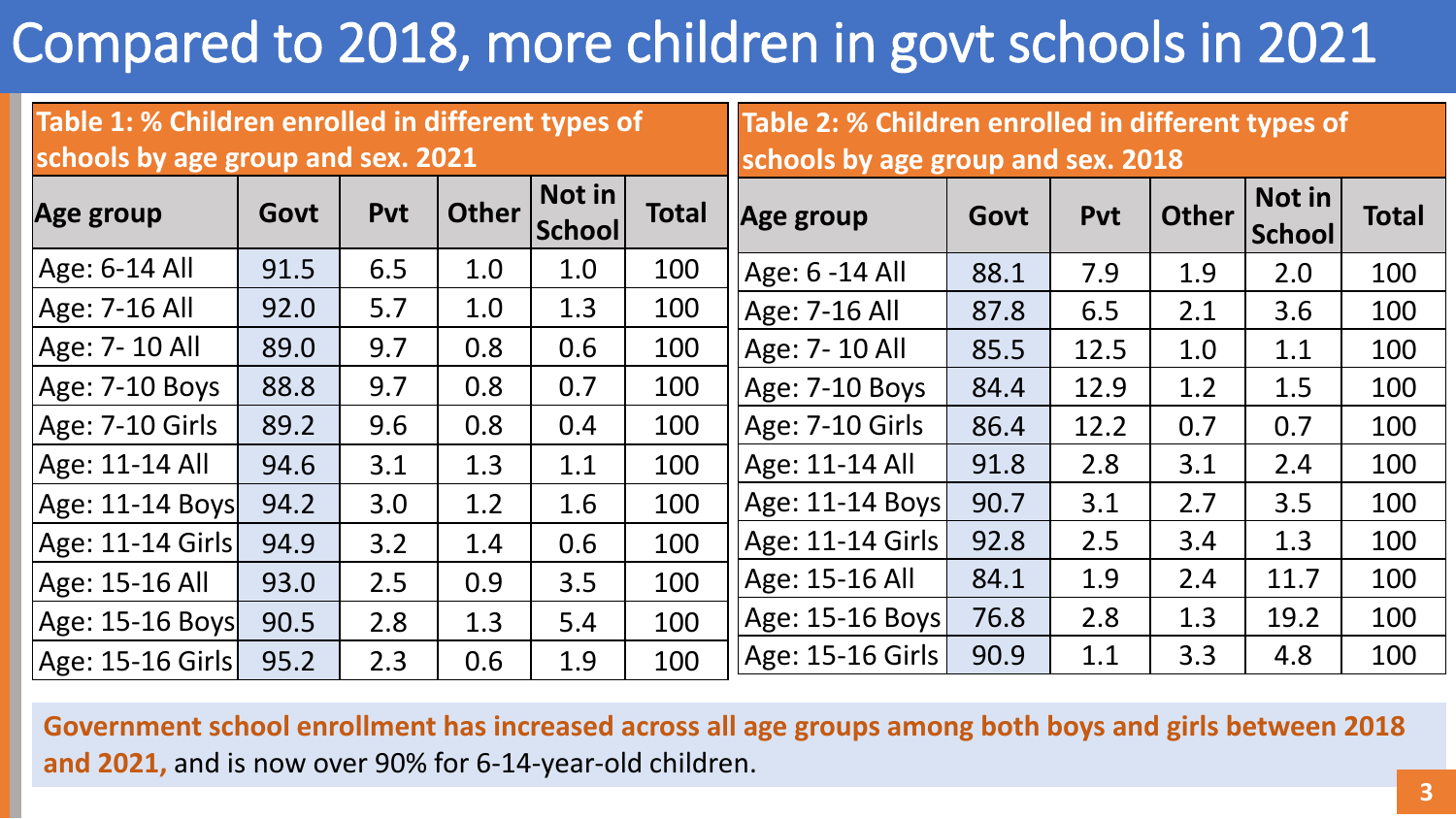## Decline in proportion of children not enrolled in school

### **Chart 1: % Children not enrolled in school. By age group and sex. 2006-2021**



The **proportion of children not enrolled in school has dropped**  steadily since 2006. It fell for both boys and girls in all age groups between 2018 and 2021.

The largest decrease in children out of school is among older children (age 15-16), especially boys.

• **In 2021, 5.4% of 15-16-year-old boys are out of school, compared to almost 20% in 2018.**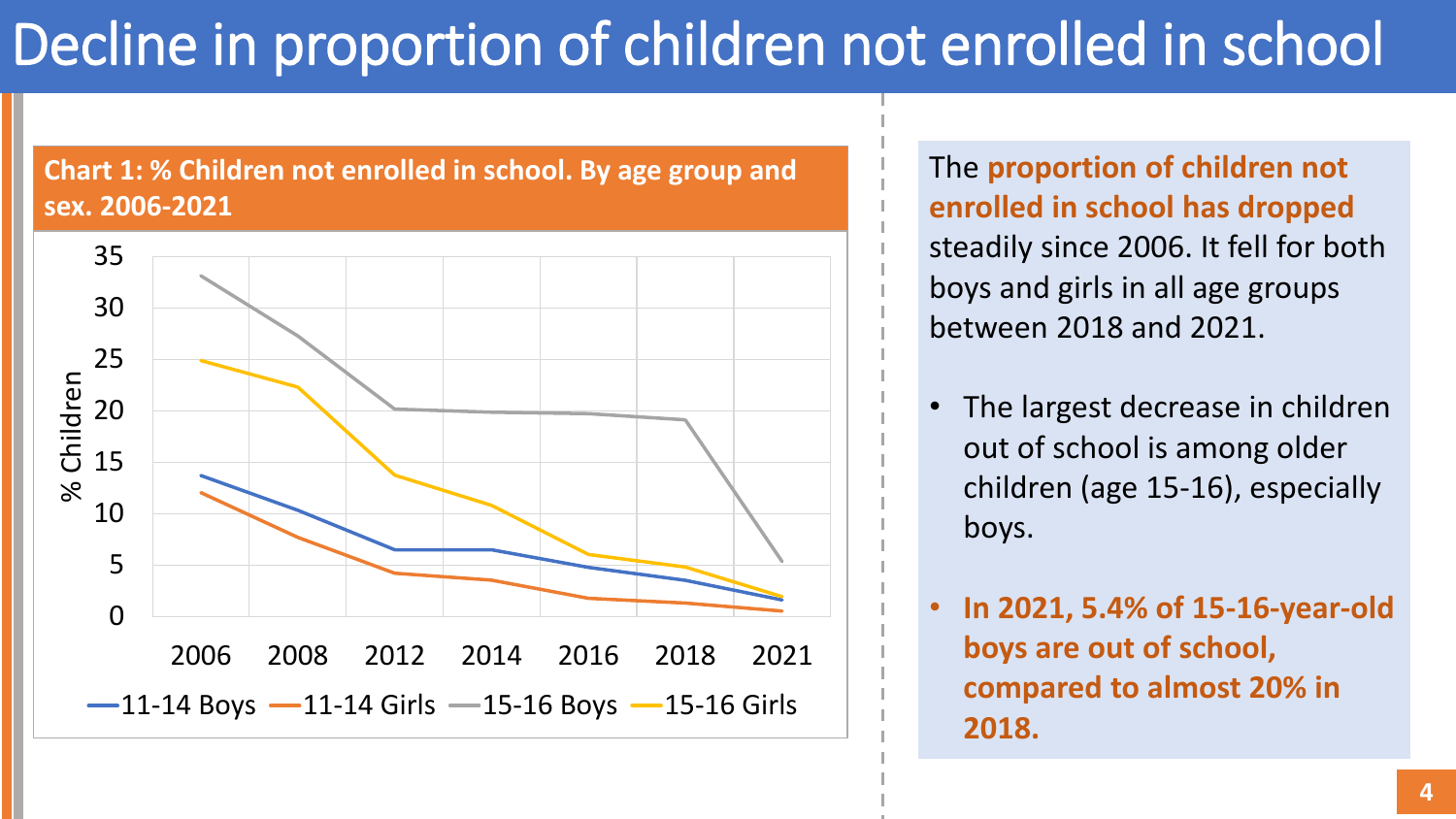### Reading levels in 2021

| Table 3: % Children by grade and reading level.<br>Children enrolled in all types of schools. 2021, |                    |  |               |                |                         |              |
|-----------------------------------------------------------------------------------------------------|--------------------|--|---------------|----------------|-------------------------|--------------|
| <b>Std</b>                                                                                          | <b>Not</b><br>even |  | Letter   Word | Std I<br>level | Std II<br>level<br>tovt | <b>Total</b> |

|                        | letter |      |      | text | text |     |
|------------------------|--------|------|------|------|------|-----|
|                        | 32.1   | 34.4 | 17.2 | 9.8  | 6.6  | 100 |
| $\mathsf{I}\mathsf{I}$ | 16.1   | 27.2 | 21.6 | 16.4 | 18.8 | 100 |
| Ш                      | 12.6   | 20.7 | 17.5 | 19.8 | 29.5 | 100 |
| $\overline{V}$         | 8.0    | 14.0 | 17.5 | 21.3 | 39.2 | 100 |
| V                      | 6.5    | 10.6 | 16.1 | 18.4 | 48.5 | 100 |
| VI                     | 5.5    | 9.6  | 11.7 | 14.8 | 58.4 | 100 |
| VII                    | 3.8    | 7.9  | 13.0 | 14.8 | 60.4 | 100 |
| VIII                   | 3.0    | 5.5  | 9.8  | 13.0 | 68.7 | 100 |

**In Std III, less than 30% of all children can read Std II level text** – a proxy for grade level reading. Although this proportion increases in higher classes, **even in Std VIII, less than 70% can read Std II level text**. **5**

### Std II level text Std I level text কাহিনী অনুচ্ছেদ গরমে আম পাওয়া যায়। আমার বাড়ির সামনে একটা ডাকঘর মণির মা আমের আচার বানান। আছে। অনেক লোকের ভিড় হয় শীতকালে আপেল পাওয়া যায়। সেখানে। নানা দেশের চিঠি আসে। মণি আপেল খেতে ভালোবাসে। সেখানে টাকাও জমা রাখা যায়। আমার মা ডাকঘরে টাকা জমিয়ে রাখেন। আমি তিনবার ডাকঘরে গিয়েছি। বাবাকে Words Letters দিনাজপুরে চিঠি লিখেছি। ঘাটালের পিসিকেও একটা বড়ো চিঠি লিখেছি। লাল দুধ ল প স গোল আর আজ দাদাকে লিখবো। আমি ক গ টিয়া তেল ডাকঘরে গিয়ে একটা ডাকটিকিট রূপা ভোর কিনবো। সেটা খামে লাগিয়ে ঠিকানা ড ব ম কুল লিখবো। খামটা আমি দাদাকে পাঠাব। ট ঝ পাখি মেটা

**Reading tool**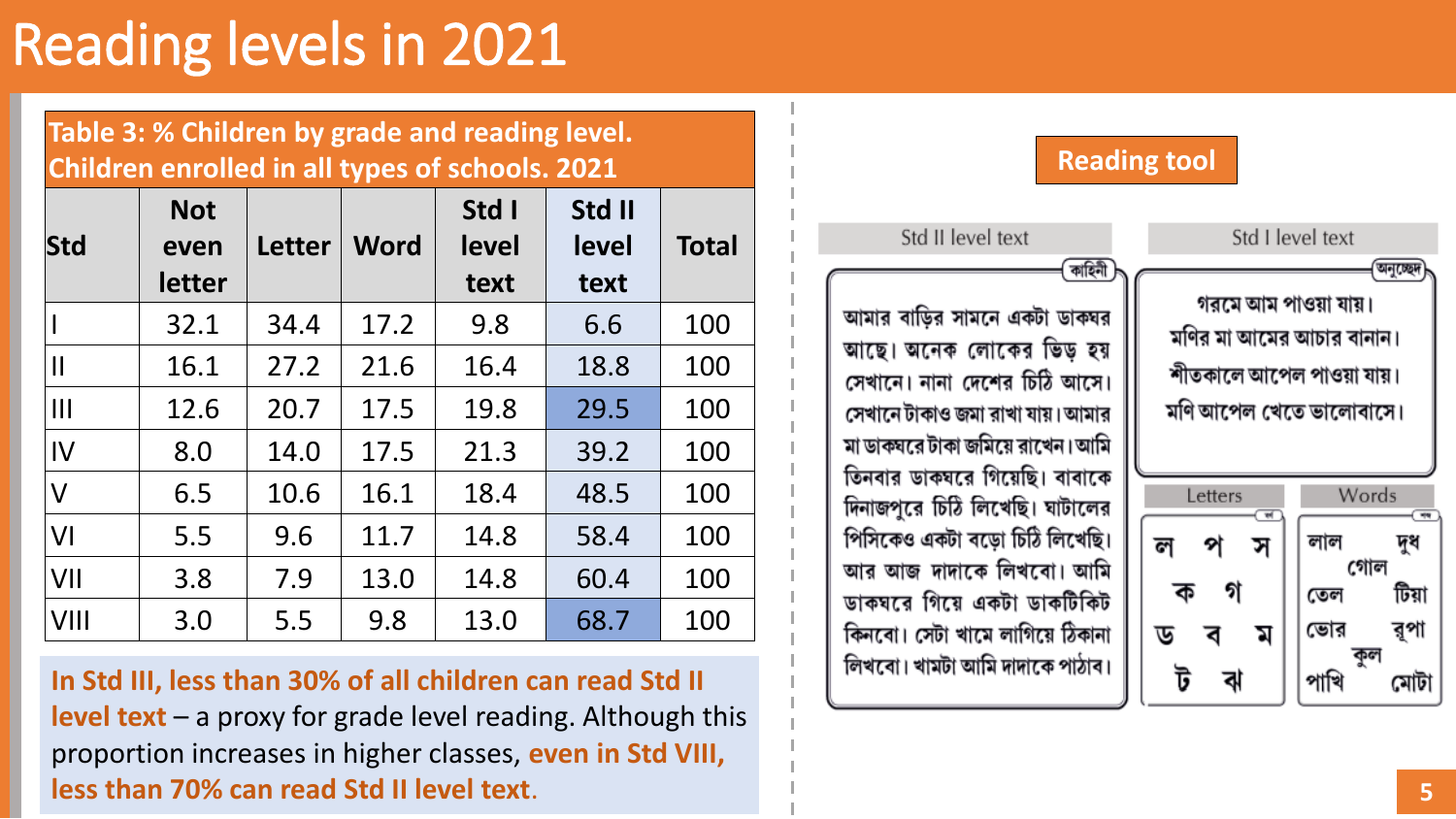### Drops in reading levels over time

**Table 4: Trends over time: Reading in Std I and II in govt schools. 2014, 2016, 2018 and 2021**

| Year | % Children in Std I | % Children in Std II<br>who can read at least who can read at least<br>letters (Govt schools) words (Govt schools) |
|------|---------------------|--------------------------------------------------------------------------------------------------------------------|
| 2014 | 72.4                | 54.8                                                                                                               |
| 2016 | 70.6                | 65.1                                                                                                               |
| 2018 | 73.2                | 66.2                                                                                                               |
| 2021 | 66.3                | 53.0                                                                                                               |

**Substantial drops are visible in reading ability in 2021 as compared to earlier years.**

% Children enrolled in Std I in govt schools who can read letters or more has decreased by 7 percentage points since 2018 and **is now below 2014 levels**.

Similar decline is visible in the proportion of Std II children who can read at least words.

**Table 5: Trends over time: Reading in Std III, V and VIII in govt schools. 2014, 2016, 2018 and 2021**

**% Children in govt schools who can read** 

|      | % Children in govt schools who can read<br><b>Std II level text (Govt schools)</b> |              |                 |  |  |
|------|------------------------------------------------------------------------------------|--------------|-----------------|--|--|
| Year | Std III                                                                            | <b>Std V</b> | <b>Std VIII</b> |  |  |
| 2014 | 32.9                                                                               | 51.8         | 76.3            |  |  |
| 2016 | 34.0                                                                               | 50.2         | 72.3            |  |  |
| 2018 | 36.6                                                                               | 50.5         | 63.0            |  |  |
| 2021 | 27.7                                                                               | 48.0         | 68.3            |  |  |

**The proportion of children in Std III and V who can read a Std II level text has also declined.**

This is not the case for Std VIII, by which time children's reading ability is more firmly built.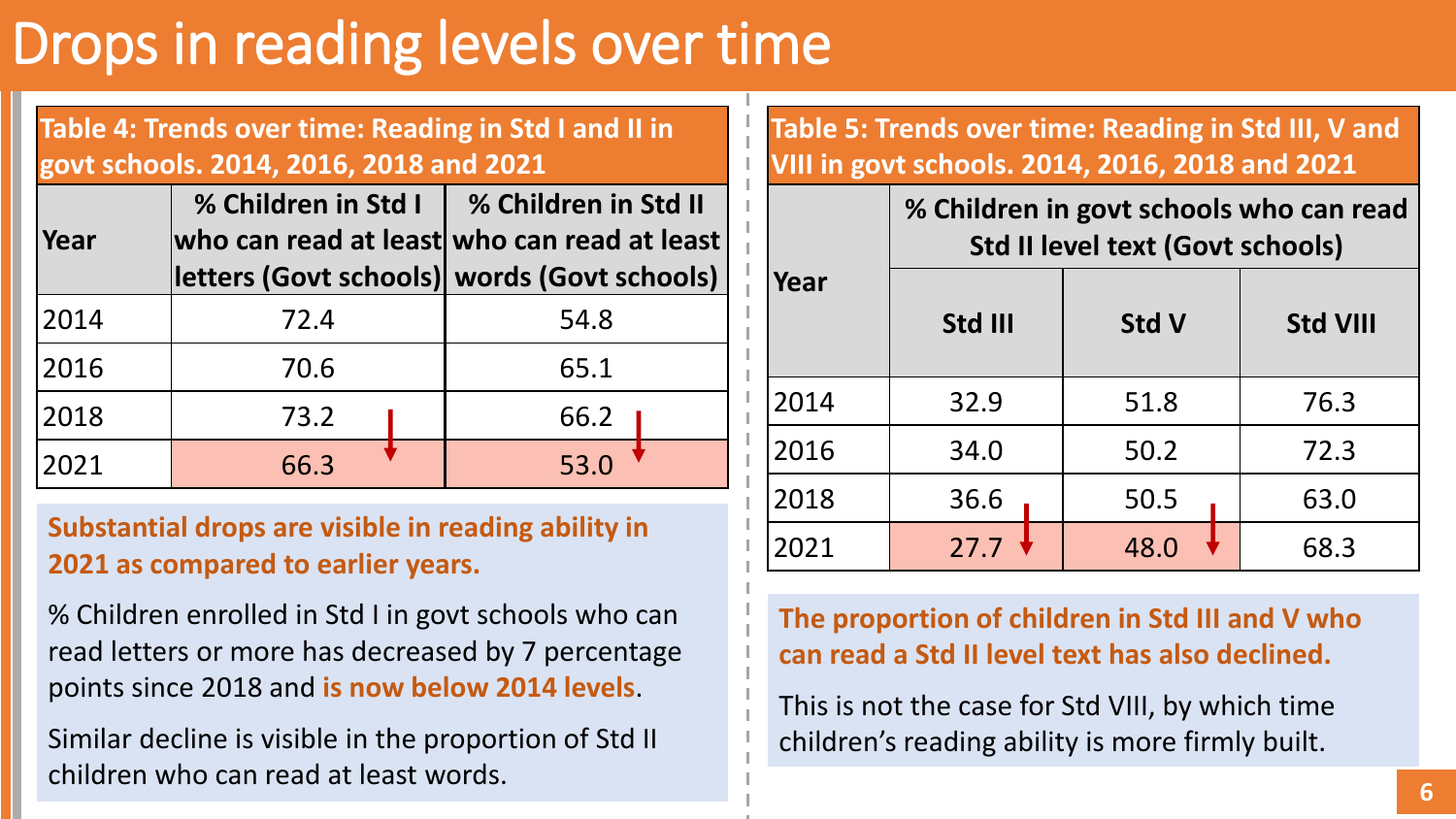## Arithmetic levels in 2021



**Only about 30% of children in Std III can do subtraction (2 digit with borrowing). This skill is expected by** Std II. This proportion increases in higher classes, but **even in Std VIII close to half cannot do subtraction and over 60% cannot do division** (3 digit by 1 digit) problems.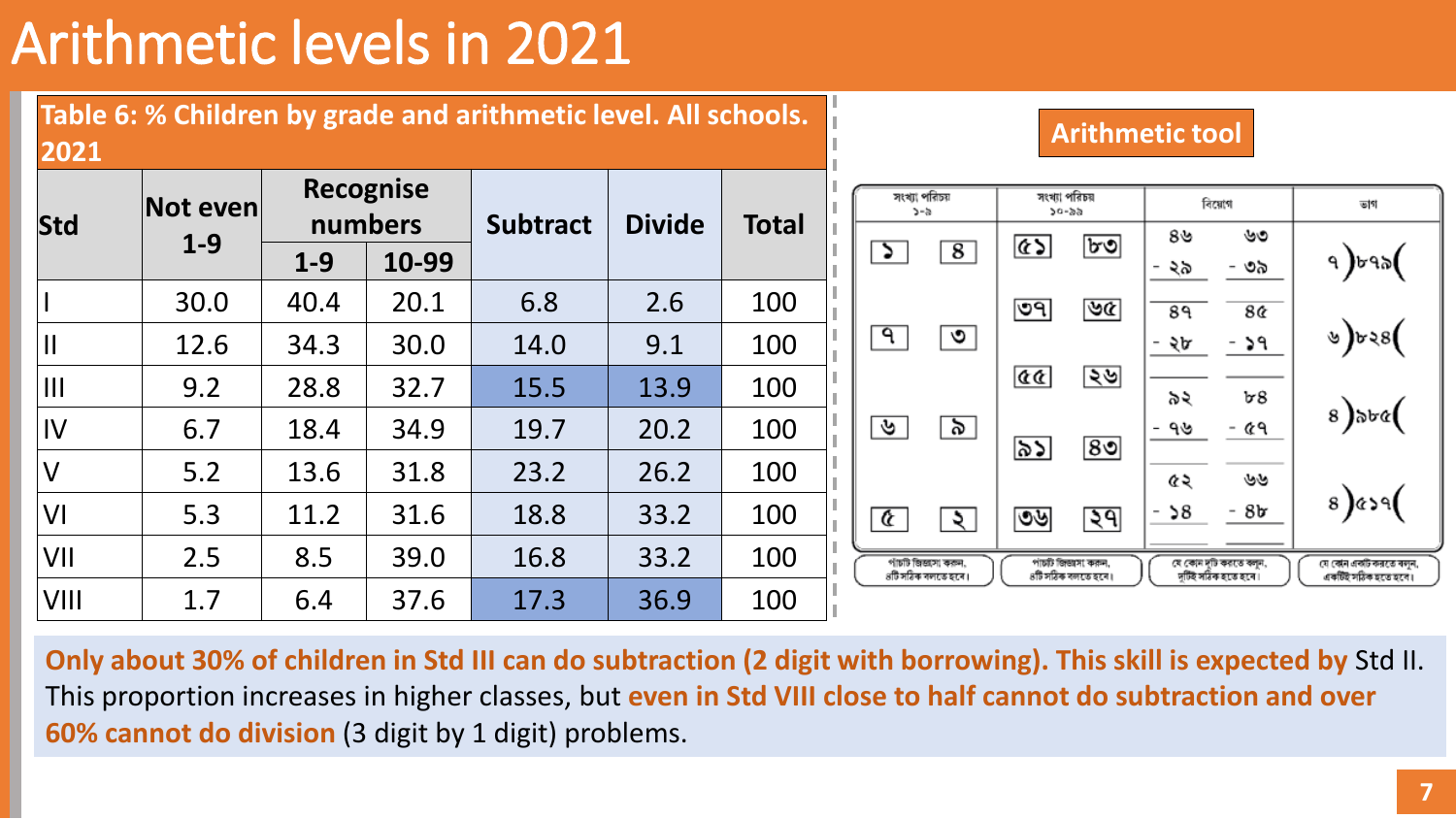## Decline in arithmetic levels since 2018

**Table 7: Trends over time: Arithmetic in Std I and II in govt schools. 2014, 2016, 2018 and 2021**

| Year |       | % Children who can recognise at least<br>single-digit numbers (govt schools) |
|------|-------|------------------------------------------------------------------------------|
|      | Std I | Std II                                                                       |
| 2014 | 74.0  | 84.7                                                                         |
| 2016 | 73.5  | 91.0                                                                         |
| 2018 | 77.8  | 92.6                                                                         |
| 2021 | 68.5  | 86.4                                                                         |

**Drops are visible in arithmetic as well.** In **Std I, there has been almost a 10 %age point drop** since 2018 in the proportion of children who can recognise single-digit numbers. This figure is currently below the 2014 level.

| 40   |                                                                              |                               |                 |
|------|------------------------------------------------------------------------------|-------------------------------|-----------------|
| Year | % Children who can % Children in who can<br>do subtraction<br>(govt schools) | do division<br>(govt schools) |                 |
|      | Std III                                                                      | <b>Std V</b>                  | <b>Std VIII</b> |
| 2014 | 33.0                                                                         | 31.3                          | 40.4            |
| 2016 | 35.5                                                                         | 28.6                          | 32.5            |
| 2018 | 35.5                                                                         | 29.2                          | 28.9            |
| 2021 | 27.3                                                                         | 25.9                          | 36.8            |

A drop in arithmetic ability is also visible among older children. For example, the proportion of children in **Std III who can do subtraction fell by 8.2 %age points between 2018 and 2021.**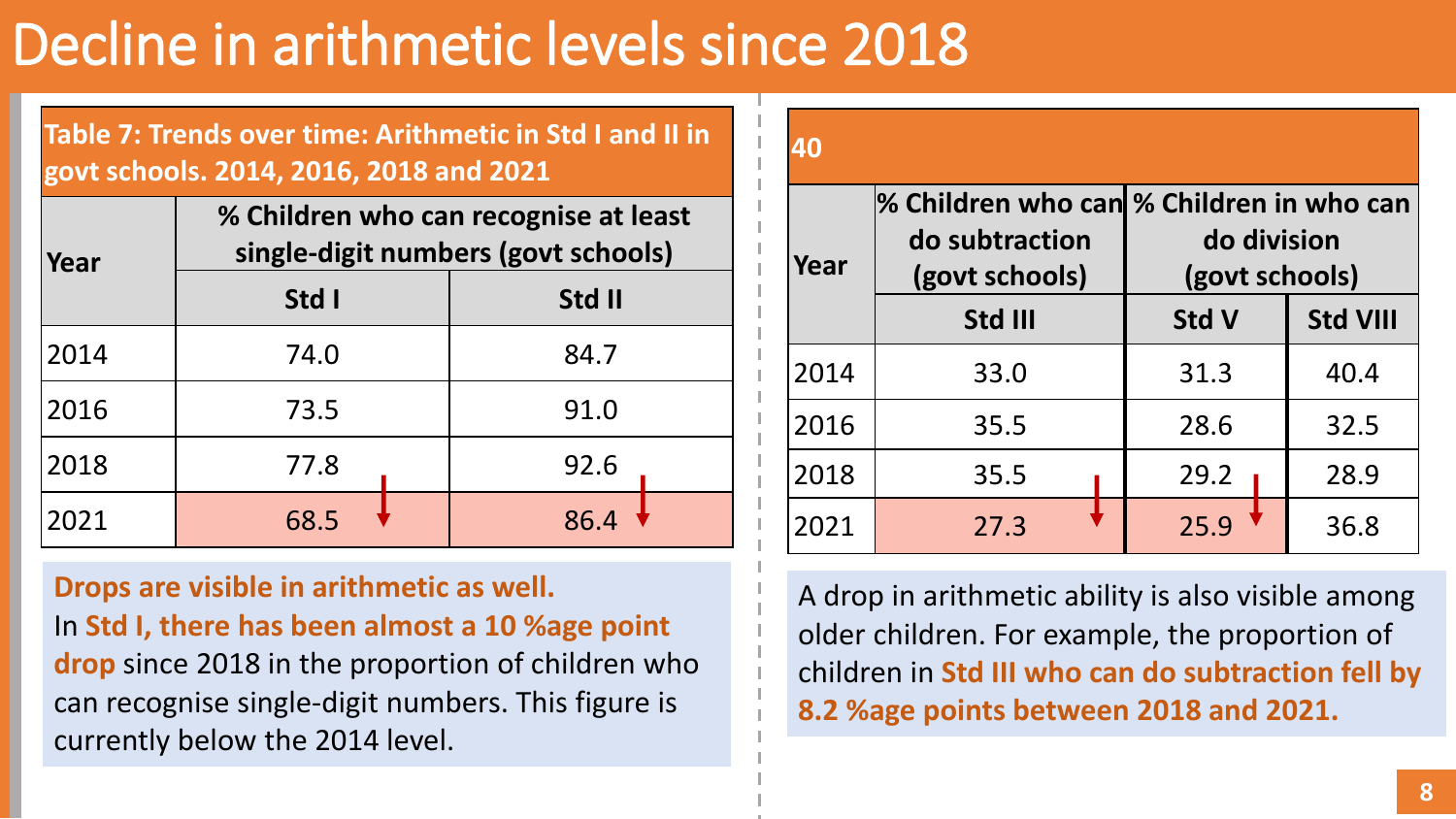## Support for learning

**Table 9: % Children with learning resources available at home. By school type. 2021**

| <b>School</b><br>type | Smart-<br>phone | <b>Radio</b> | <b>TV</b> | <b>Reading</b><br>material (other<br>than textbooks) |
|-----------------------|-----------------|--------------|-----------|------------------------------------------------------|
| Govt                  | 64.5            | 10.8         | 55.4      | 2.8                                                  |
| Pvt                   | 81.4            | 19.2         | 72.4      | 6.9                                                  |
| Govt & Pvt            | 65.5            | 11.3         | 56.4      | 3.1                                                  |

**Table 10: % Children/parents of children in govt schools who had different kinds of contact with the school teacher in the reference week. By grade. 2021**

|                       | <b>Received</b>      | <b>Discussed</b>                 | <b>Discussed</b>                         | Govt Pvt                                                                                   |
|-----------------------|----------------------|----------------------------------|------------------------------------------|--------------------------------------------------------------------------------------------|
| <b>Std</b>            | learning<br>material | material/<br>child's<br>progress | <b>COVID</b><br>prevention<br>guidelines | The proportion of children taking tuition has<br>remained steady at around 70% since 2016. |
| -                     | 12.7                 | 19.2                             | 13.9                                     |                                                                                            |
| III-V                 | 14.8                 | 19.8                             | 15.2                                     | Older children were more likely to have had contact                                        |
| $VI-VIII$             | 19.2                 | 18.9                             | 16.5                                     | with a school teacher, whether to receive and                                              |
| $\parallel$ X & above | 29.7                 | 24.8                             | 22.4                                     | discuss learning material or COVID guidelines.                                             |
| AII                   | 18.0                 | 20.2                             | 16.4                                     | 9                                                                                          |

### **Chart 2: % Children who take tuition. By school type. 2016, 2018 and 2021**

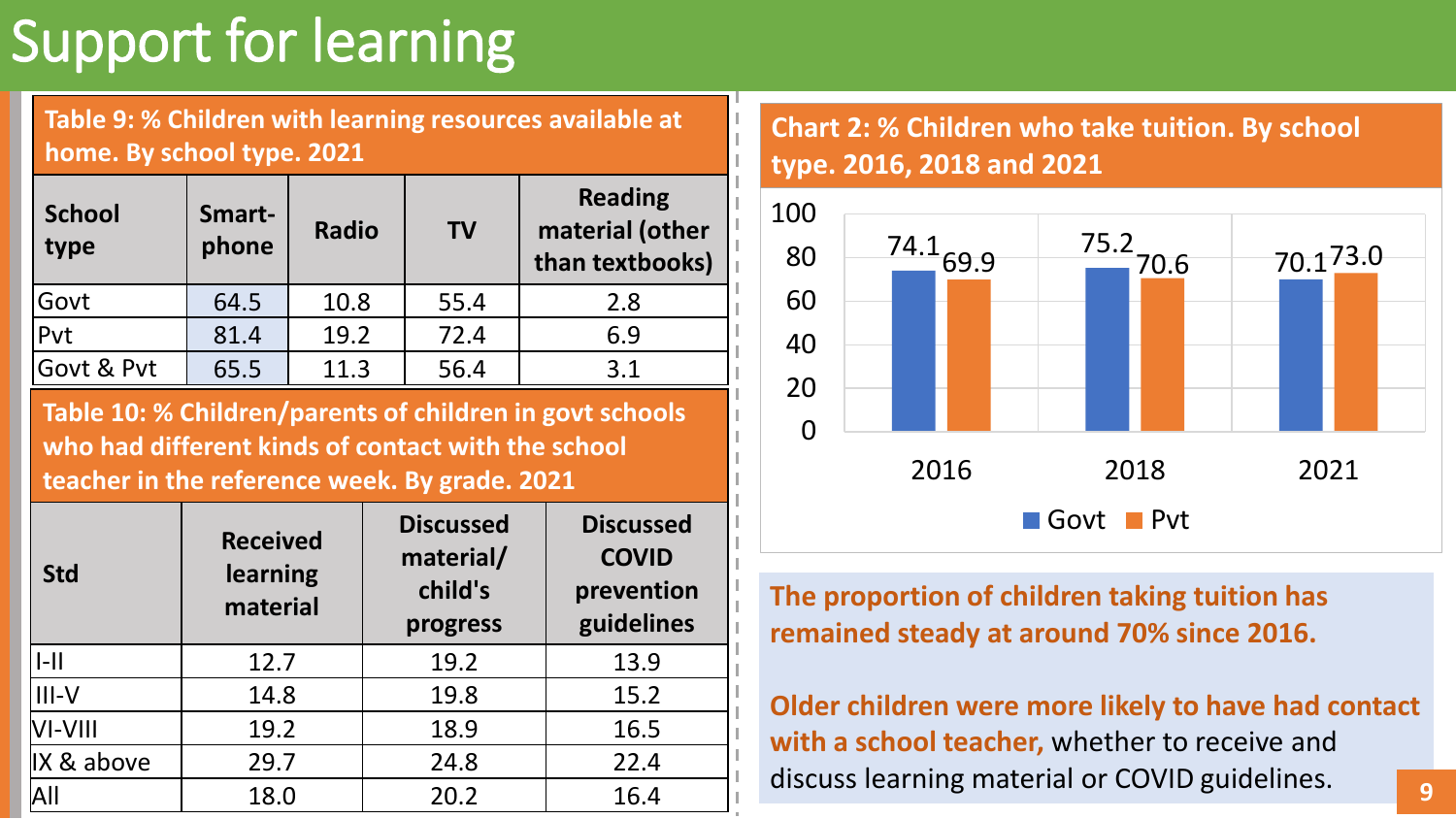### Way forward

- **COVID-19 has caused significant 'learning loss' in foundational skills like reading & math** Children's foundational reading and arithmetic levels have dropped substantially between 2018 and 2021, especially for primary classes.
- **For Std III and above, "catch up" is urgently required with focus on building foundational skills of reading and arithmetic.** 
	- Before the grade level curriculum can be taught, providing the support needed to ensure that every child acquires basic skills is key to their ability to get back on track with their education.

### • **For children in Std I & II, time and attention needs to be paid to readiness skills**.

These children have not had the benefit of exposure to pre-school. Before moving into teaching-learning activities at grade level, it is essential that they are given time and opportunity to develop appropriate physical, socio-emotional, cognitive, pre-math and language skills.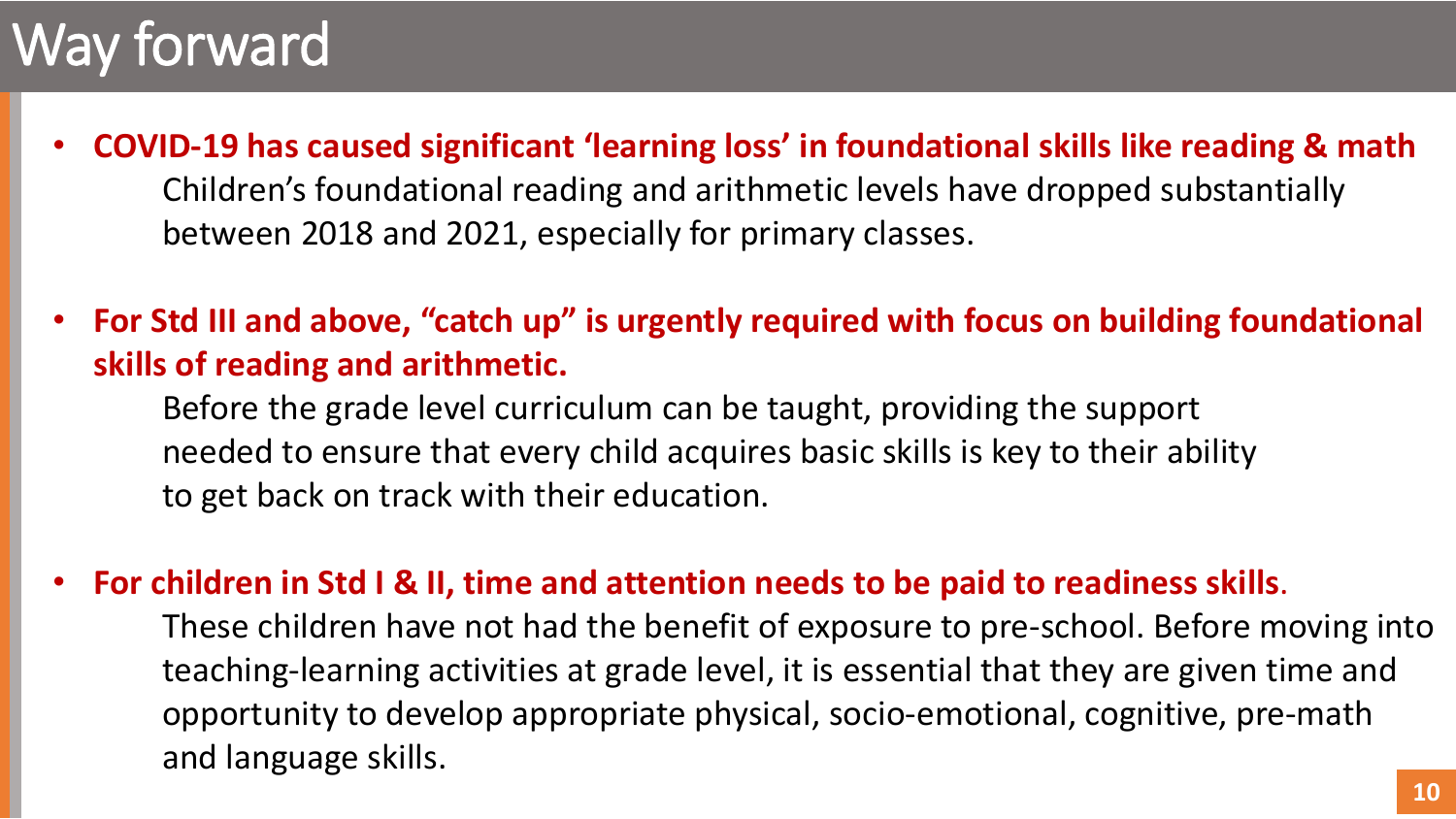

**For more information, contact:** [contact@asercentre.org](mailto:contact@asercentre.org) or [info@pratham.org](mailto:info@pratham.org)

Ranajit Bhattacharyya: +91 8510033068

Sajal Ghosh: +91 9614529822

**View the report on our website:**  <https://asercentre.org/>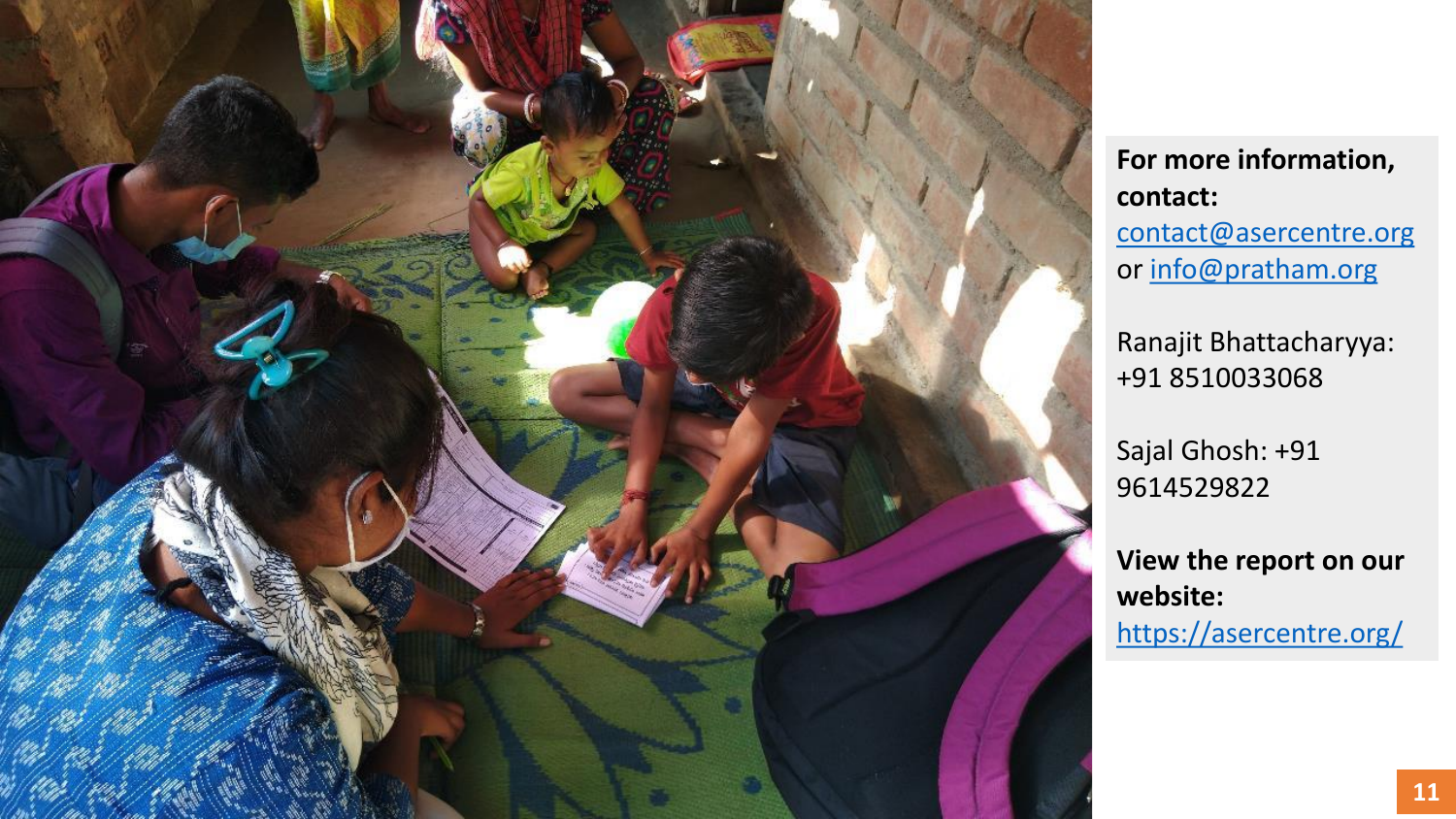## Annexure 1: Reading - Divisional variations

**Chart 3: % Children in govt schools in Std I-II who can read at least letters. By division. 2018, 2021 In all divisions, a decline is** 



**visible in the proportion of children in Std I-II in govt schools who can recognise at least letters.**

Presidency, Medinipur and Burdwan have the highest proportion of children in Std I-II who can read at least letters, while Malda lags behind.

*The following districts come under each division:*

- *Burdwan:* Birbhum, Bardhaman, Hooghly
- *Jalpaiguri:* Darjeeling, Jalpaiguri, Koch Bihar *(Estimates do not include Darjeeling as it was not surveyed due to logistical constraints)*
- *Malda:* Uttar Dinajpur, Dakshin Dinajpur, Malda, Murshidabad
- *Medinipur:* Bankura, Purulia, Paschim Medinipur, Purba Medinipur
- *Presidency:* Nadia, North Twenty Four Parganas, Haora, South Twenty Four Parganas **12**